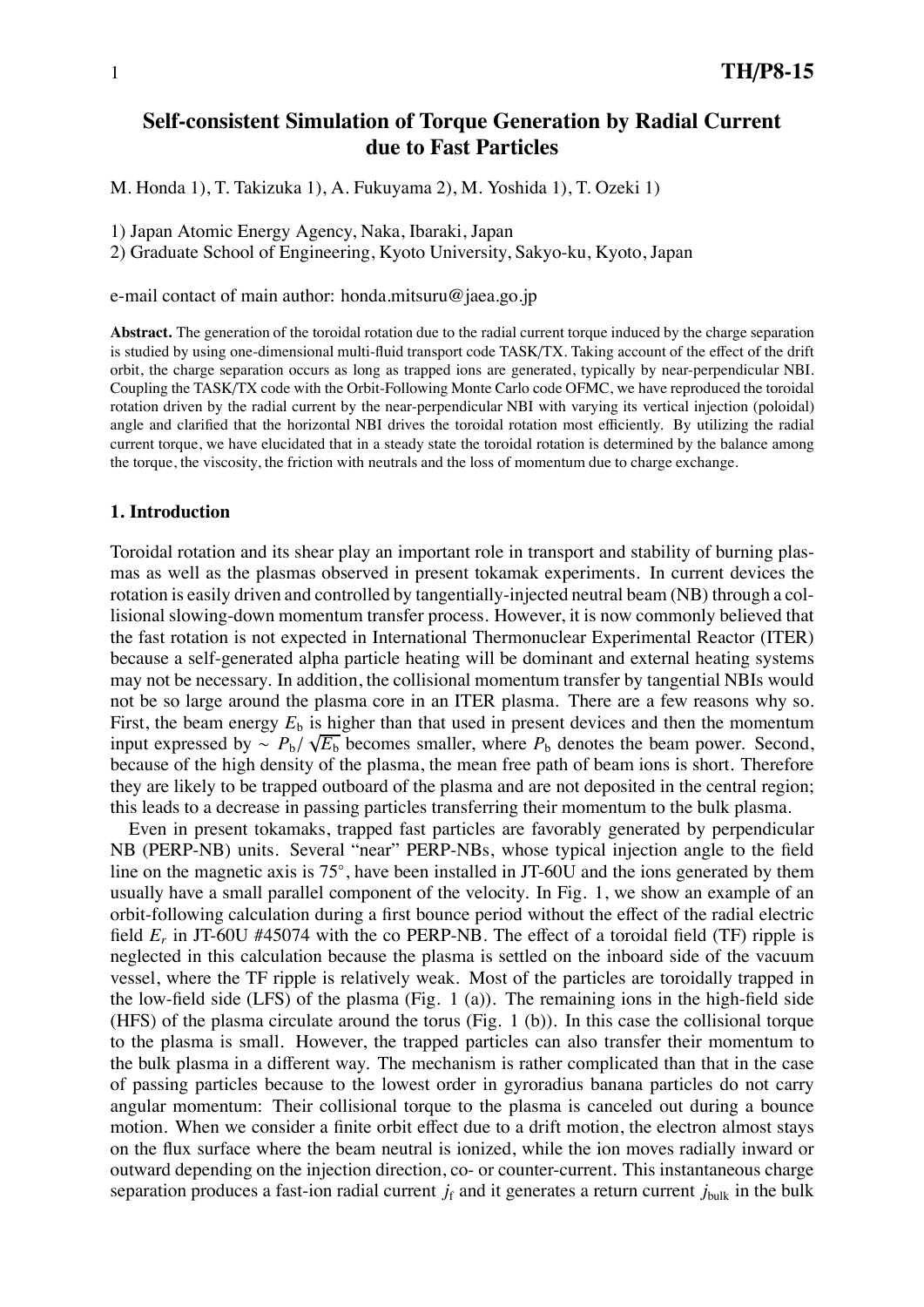

*FIG. 1. Collisionless ion orbits generated by co near-perpendicular NBI #6 in JT-60U #45074. Each ion orbit is labeled by a number and the same number in both figures means that the ion is deposited on the same flux surface along the NBI. In the case that ions are deposited in LFS shown in (a), the ion nearest the magnetic axis becomes passing one (1), and the ion adjacent to (1) draws a potato orbit (2). All the other ions labeled by 3 to 6 draw banana orbits and their banana widths do not make much di*ff*erence among them. In the case of HFS shown in (b), all the ions draw passing orbits except one labeled by 6, which is immediately lost from the plasma due to a collision with a divertor.*

plasma, which exerts a  $j_{bulk} \times B$  torque [1]. As noted in Ref. [1], the rate of toroidal momentum input to the plasma, from either trapped or untrapped fast ions, is equal to the incident toroidal momentum input rate from the beam, in the light of momentum conservation. This implies that the  $j_{bulk} \times B$  torque, which is mainly generated by trapped particles, is not negligible for the correct evaluation of the total momentum input from NBIs. Therefore a quantitative evaluation of the  $j_{\text{bulk}} \times B$  torque is indispensable to predictions of the toroidal rotation in present devices as well as ITER.

The  $j_{bulk} \times B$  torque has been evaluated numerically by using Monte Carlo codes [2, 3] and analytically by solving the Fokker-Planck equation [4]. For a self-consistent understanding of the rotation induced by the radial current, however, simultaneous consideration of poloidal and toroidal rotations with the *Er* effect, which has not been carried out so far, is indispensable through self-consistent transport simulations [5]. In this paper, an ideal concentric plasma equilibrium comparable in size to JT-60U is assumed to eliminate geometrical effects on and grasp the underlying physics associated with the torque. The torque generated by the charge separation and the resultant toroidal rotation are then comprehensively studied by using a multi-fluid transport code TASK/TX [6] cooperating with an orbit-following Monte Carlo code OFMC [7], and roles of the torque input against plasma profiles are examined to assess rotation control techniques in plasmas.

## **2. One-dimensional Multi-fluid Transport Code, TASK**/**TX**

We outline the main features of the one-dimensional multi-fluid transport code TASK/TX [6] in the following with particular emphasis on the difference from conventional transport codes: (1) The code solves the continuity equations, the thermal transport equations and the two-fluid equations of motion for electrons and ions coupled with Maxwell's equations as well as the equations for neutrals and fast beam ions in the cylindrical coordinates  $(r, \theta, \phi)$ , where  $r, \theta$  and  $\phi$ denote the radial, poloidal and toroidal coordinates respectively. (2) Solving both the continuity equations for all charged particle species and Poisson's equation requires no explicit quasi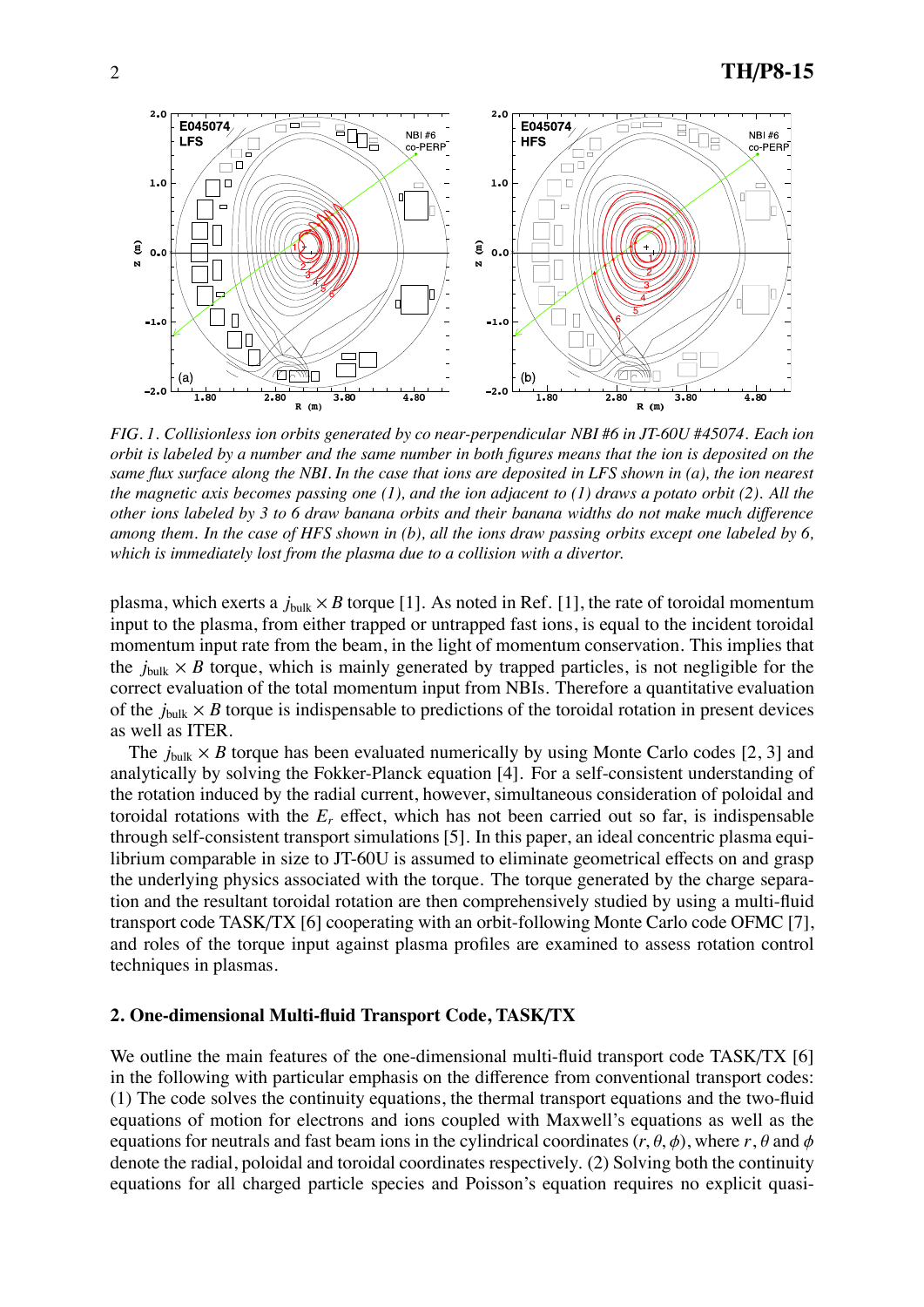neutrality condition. (3) The neoclassical effects such as the bootstrap current and the Ware pinch are originated from the parallel viscous force term in the poloidal equation of motion. (4) Turbulent ambipolar transport is expressed by the poloidal momentum exchange between electrons and ions; hence an explicit particle diffusion term is not necessary in the continuity equations. (5) The code takes account of the transport in the scrape off layer (SOL) in order to investigate a structure of a plasma near the plasma surface (separatrix). (6) The formation of *Er* is evaluated consistent with the flows.

The feature (2) is important for this study because the difference in the orbit width of electrons and beam ions is treated as the difference in the shape of their birth profiles in the code.

In the following we briefly describe the main equations. The time evolution of the plasma is described by flux-surface averaged quantities for species *s*: the density *ns*, the radial, poloidal and toroidal flow velocities  $u_{sr}$ ,  $u_{sg}$ ,  $u_{sg}$ , and the internal energy  $3/2n_sT_s$ . The equations are

$$
\frac{\partial n_s}{\partial t} = -\frac{1}{r} \frac{\partial}{\partial r} (r n_s u_{sr}) + S_s,\tag{1}
$$

$$
\frac{\partial}{\partial t}(m_s n_s u_{sr}) = -\frac{1}{r}\frac{\partial}{\partial r}(r u_{sr} m_s n_s u_{sr}) + \frac{1}{r}m_s n_s u_{s\theta}^2 + e_s n_s (E_r + u_{s\theta} B_\phi - u_{s\phi} B_\theta) - \frac{\partial}{\partial r}(n_s T_s), \quad (2)
$$

$$
\frac{\partial}{\partial t}(m_s n_s u_{s\theta}) = -\frac{1}{r^2} \frac{\partial}{\partial r}(r^2 u_{sr} m_s n_s u_{s\theta}) + \frac{1}{r^2} \frac{\partial}{\partial r} \left[ r^3 m_s n_s \mu_s \frac{\partial}{\partial r} \left( \frac{u_{s\theta}}{r} \right) \right] + e_s n_s (E_\theta - u_{sr} B_\phi) + F_{s\theta}^{\text{NC}} + F_{s\theta}^{\text{C}} + F_{s\theta}^{\text{W}} + F_{s\theta}^{\text{L}} + F_{s\theta}^{\text{N}} + F_{s\theta}^{\text{CX}},
$$
\n(3)

$$
\frac{\partial}{\partial t}(m_s n_s u_{s\phi}) = -\frac{1}{r} \frac{\partial}{\partial r}(r u_{sr} m_s n_s u_{s\phi}) + \frac{1}{r} \frac{\partial}{\partial r}\left(r m_s n_s \mu_s \frac{\partial u_{s\phi}}{\partial r}\right) + e_s n_s (E_{\phi} + u_{sr} B_{\theta}) \n+ F_{s\phi}^{\text{C}} + F_{s\phi}^{\text{W}} + F_{s\phi}^{\text{L}} + F_{s\phi}^{\text{N}} + F_{s\phi}^{\text{CX}},
$$
\n(4)

$$
\frac{\partial}{\partial t} \left( \frac{3}{2} n_s T_s \right) = -\frac{1}{r} \frac{\partial}{\partial r} \left( \frac{5}{2} r u_{sr} n_s T_s \right) + \frac{1}{r} \frac{\partial}{\partial r} \left( r n_s \chi_s \frac{\partial T_s}{\partial r} \right) + u_{sr} \frac{\partial}{\partial r} n_s T_s + e_s n_s (E_\theta u_{s\theta} + E_\phi u_{s\phi}) + P_s^{\text{C}} + P_s^{\text{B}} + P_s^{\text{L}} + P_s^{\text{R}} + P_s^{\text{R}}; \tag{5}
$$

where  $m_s$  and  $e_s$  are the mass and charge respectively. The perpendicular viscosity  $\mu_s$  and thermal conductivity  $\chi_s$  represent anomalous transport contributions due to turbulent fluctuations. Here the particle source denotes  $S_s$ , neoclassical viscous force  $F_s^{\text{NC}}$ , classical collisional momentum transfer force  $F_s^C$  between different species including beam ions, forces due to the wave-particle interaction  $F_s^W$ , parallel transport loss in the SOL region  $F_s^L$ , friction force with neutrals  $F_s^N$ , charge exchange force  $F_s^{\text{CX}}$ , collisional energy transfer power  $P_s^{\text{C}}$ , heating power from NBIs  $P_s^B$ , collisional energy loss power in the SOL  $P_s^L$ , bremsstrahlung loss power  $P_s^R$  and direct RF heating power  $P_s^{\text{RF}}$ .

Maxwell's equations are simultaneously solved for the evolution of the electromagnetic fields, that is, the radial, poloidal and toroidal electric fields  $E_r$ ,  $E_\theta$ , and  $E_\phi$ , and the poloidal and toroidal magnetic fields  $B_{\theta}$ ,  $B_{\phi}$  as follows:

$$
\frac{1}{r}\frac{\partial}{\partial r}(rE_r) = \frac{1}{\epsilon_0} \sum_s e_s n_s,\tag{6}
$$

$$
\frac{1}{c^2}\frac{\partial E_\theta}{\partial t} = -\frac{\partial B_\phi}{\partial r} - \mu_0 \sum_s e_s n_s u_{s\theta}, \qquad \frac{\partial B_\theta}{\partial t} = \frac{\partial E_\phi}{\partial r},\tag{7}
$$

$$
\frac{1}{c^2}\frac{\partial E_{\phi}}{\partial t} = \frac{1}{r}\frac{\partial}{\partial r}(rB_{\theta}) - \mu_0 \sum_{s} e_{s}n_{s}u_{s\phi}, \qquad \frac{\partial B_{\phi}}{\partial t} = -\frac{1}{r}\frac{\partial}{\partial r}(rE_{\theta}), \tag{8}
$$

where  $\epsilon_0$  and  $\mu_0$  are the permittivity and the permeability in a vacuum respectively, and *c* is the speed of light.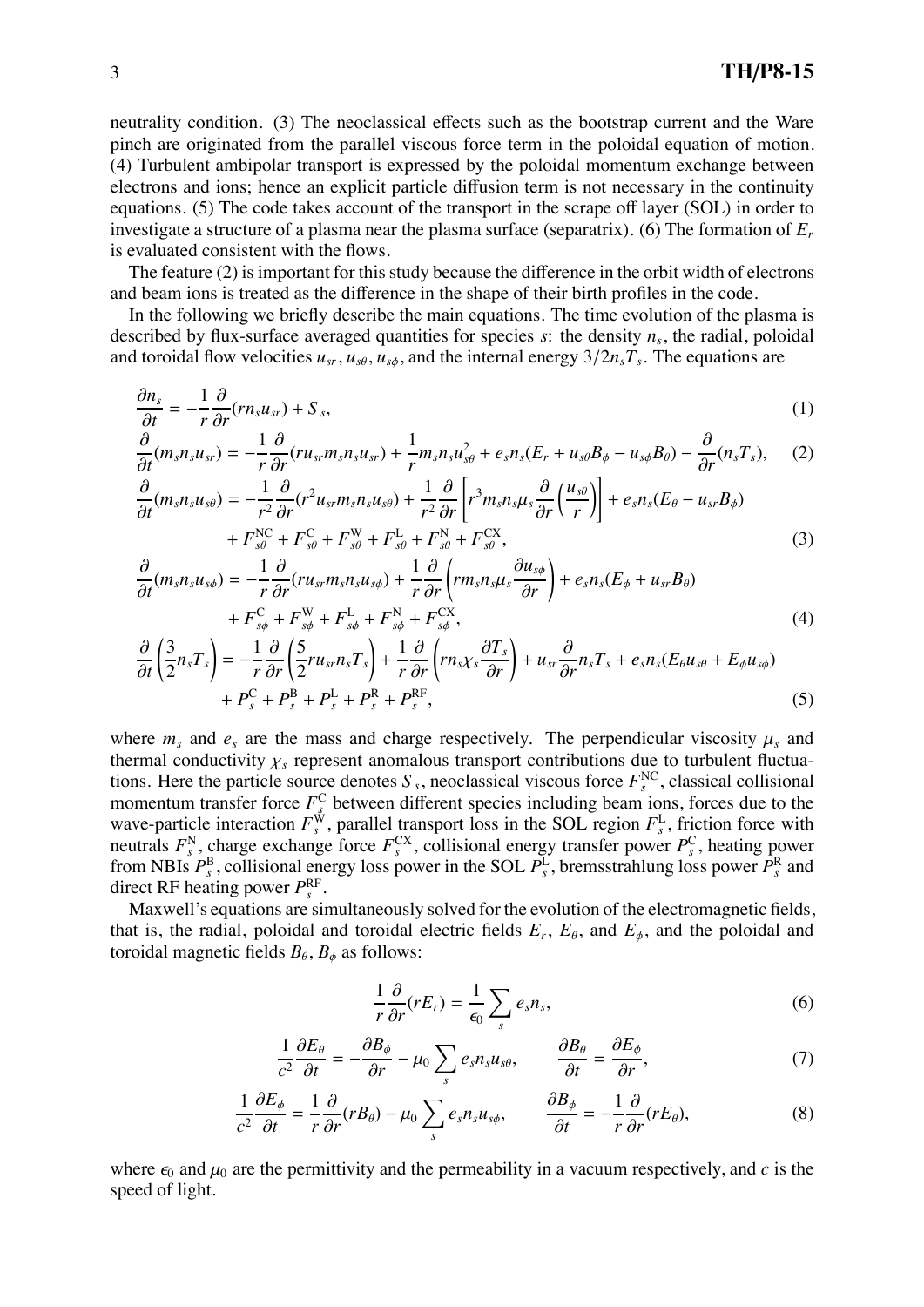The continuity equation and the slowing-down equations for beam ions are given by

$$
\frac{\partial n_{\rm b}}{\partial t} = S_{\rm b} - \nu_{\rm b} n_{\rm b} - \nu_{\rm b} n_{\rm b},\tag{9}
$$

$$
\frac{\partial}{\partial t}(m_{\mathrm{b}}n_{\mathrm{b}}u_{\mathrm{b}\theta}) = e_{\mathrm{b}}n_{\mathrm{b}}E_{\theta} + F_{\mathrm{b}\theta}^{\mathrm{C}} + F_{\mathrm{b}\theta}^{\mathrm{L}} + F_{\mathrm{b}\theta}^{\mathrm{N}} + F_{\mathrm{b}\theta}^{\mathrm{CX}} + F_{\mathrm{b}\theta}^{\mathrm{B}} - \nu_{\mathrm{b}\mathrm{L}}m_{\mathrm{b}}n_{\mathrm{b}}u_{\mathrm{b}\theta},\tag{10}
$$

$$
\frac{\partial}{\partial t}(m_{\mathrm{b}}n_{\mathrm{b}}u_{\mathrm{b}\phi}) = e_{\mathrm{b}}n_{\mathrm{b}}E_{\phi} + F_{\mathrm{b}\phi}^{\mathrm{C}} + F_{\mathrm{b}\phi}^{\mathrm{L}} + F_{\mathrm{b}\phi}^{\mathrm{N}} + F_{\mathrm{b}\phi}^{\mathrm{CX}} + F_{\mathrm{b}\phi}^{\mathrm{B}} - \nu_{\mathrm{bL}}m_{\mathrm{b}}n_{\mathrm{b}}u_{\mathrm{b}\phi},\tag{11}
$$

where  $v<sub>b</sub>$  denotes the slowing-down rate,  $v<sub>bL</sub>$  the loss rate to the divertor in the SOL and  $F<sup>B</sup><sub>b¢</sub>$ the direct collisional torque input from NBIs. Although the code also contains the diffusion equations for two-group neutrals, we omit the description in this paper. More details about the code can be seen in Refs. [6, 8]

#### **3. Charge Separation due to NBIs**

Owing to the toroidal drift induced by the toroidicity of a tokamak, a drift surface does not coincide with a magnetic flux surface. A departure from the flux surface is typically given by  $\Delta_p \approx \varepsilon \rho_\theta$  for passing particles and  $\Delta_b \approx \sqrt{\varepsilon} \rho_\theta$  for trapped (banana) ones respectively, where  $\varepsilon$  is the inverse aspect ratio and  $\rho_{\theta}$  the poloidal Larmor radius. As clear from the above relations, the departure for banana particles is  $\sqrt{\varepsilon}$  times as much as that for passing ones. We then focus on the effect of the departure for trapped particles only in this study. Although these relations are valid for both electrons and ions, the departure for electrons are much smaller than that for ions because of  $\rho_{\theta} \propto \sqrt{m}$  and  $m_e \ll m_i$ . When fast ions and accompanying electrons are generated from beam neutrals on a flux surface, therefore, we reasonably assume that the electrons stay on the surface while the ions are deviated radially and then they reside on the different flux surfaces. This causes a steady charge separation as long as the NB is injected into the plasma. Compensating this local charge imbalance to maintain quasi-neutrality, a radial return current flows in the bulk plasma. Finally this current induces the  $j_{bulk} \times B$  torque, driving the toroidal rotation. This torque always drives the plasma in the direction of the NB injection. In this study, we only use a co PERP-NB so that we consider "well-confined" banana ions and neglect the intersection of the orbit with the wall during a first bounce motion.

In order to quantitatively evaluate a birth profile by the co PERP-NB including the finite orbit effect, we have upgraded the OFMC code. Using background profiles calculated by TASK/TX, OFMC distinctly calculates birth profiles for both trapped and passing ions as follows: After following orbits of 10,000 test particles during a first bounce motion, OFMC labels all the particles trapped or passing and then follows the orbits back to their creation, and evaluates their birth positions retroactively. For each particle, OFMC checks the flux surface on which the particle is located every minute time step, typically  $\sim \tau_b/100$  where  $\tau_b$  is the bounce time, until its orbit projected to the poloidal plane is closed. The time spent on each surface is renormalized by  $\tau_b$  to estimate the existing probability of the particle on each surface. OFMC iterates this procedure for all the test particles. Then it sums up the contributions of them and multiply the resultant distribution function by the number of actual particles injected into the plasma per second. We thus obtain NB source profiles at birth with the effect of the finite orbit width for both trapped and passing particles. As mentioned above, however, we take account of the orbit effect for banana particles only in this study.

## **4. Toroidal Torque Induced by Charge Separation**

Owing to the features of the TASK/TX code described in Section 2, simply giving birth profiles for beam ions and electrons calculated by OFMC to the TASK/TX code allows us to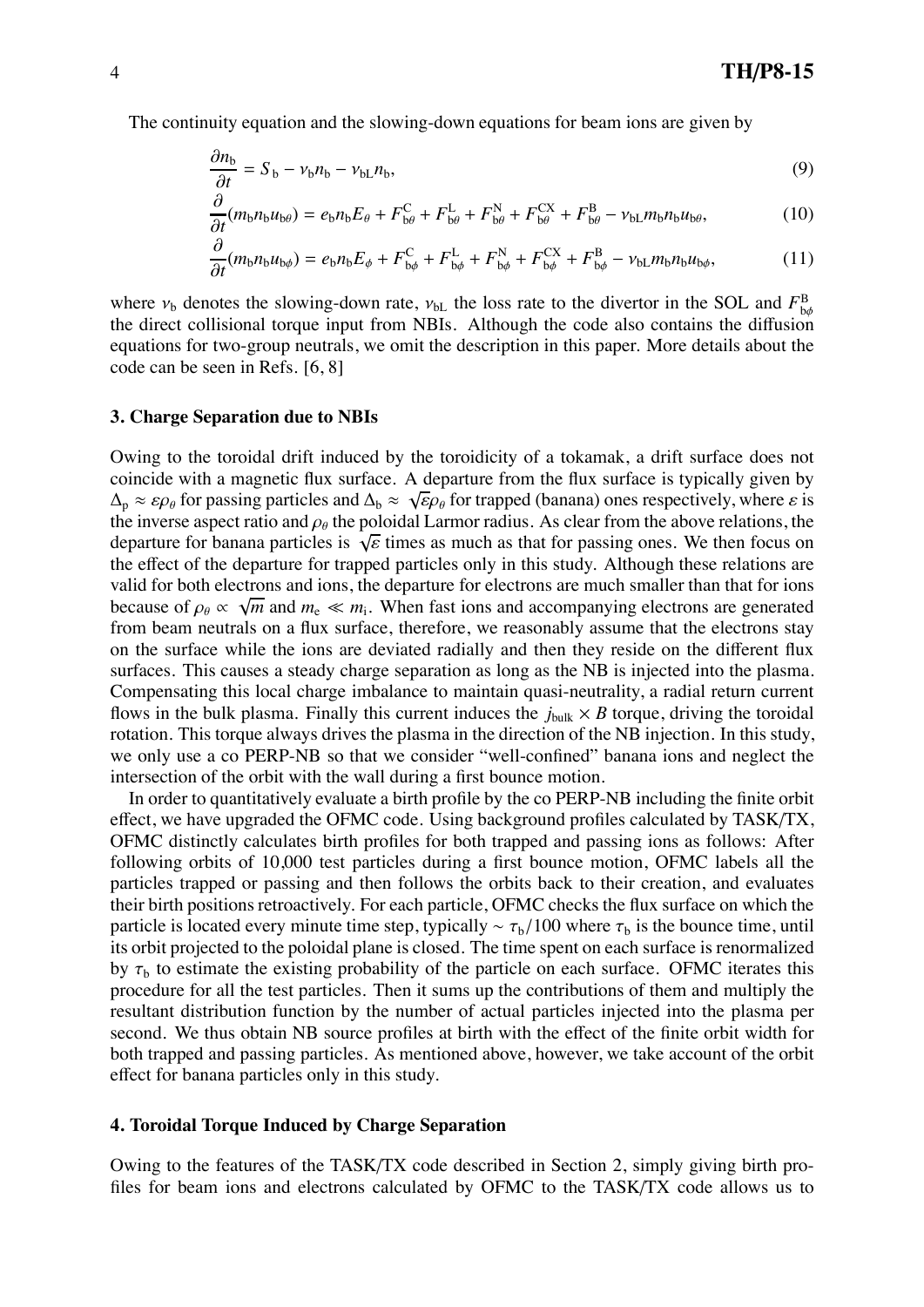simulate a plasma evolution including the toroidal rotation driven by the charge separation. We use the plasma parameters similar to JT-60U #45074: the major radius  $R = 3.22$  m, the minor radius  $a = 0.8$  m, the toroidal magnetic field  $B_{\phi}$  = 2.68 T, the plasma current  $I_p = 0.8 \text{ MA}$  and the safety factor at 95% flux surface  $q_{95} = 2.5$ . The concentric circular equilibrium is assumed for simplicity. We use particle and thermal diffusivities so as to roughly reproduce the steady-state profiles of the electron density and electron and ion temperatures observed in the experiment, and assume that the viscosity  $\mu_s$  is equal to the thermal diffusivity  $\chi_s$ :  $\mu_s = \chi_s$ .

The co PERP-NB of 2.37 MW with the mono-energy of 82 keV is injected with three different poloidal angles: (a)  $0^\circ$ , (b)  $30^\circ$  and (c) 60◦ . It is tilted from a fully perpendicular beam line so that a birth ion roughly has a pitch angle of 75◦ in case (a). As shown in Fig. 2, we find



*FIG. 2. Co PERP neutral beam lines with di*ff*erent poloidal angles of (a)* 0◦*, (b)* 30◦ *and (c)* 60◦ *in a concentric cylindrical equilibrium. Typical orbits of beam ions at*  $\psi = 0.1, 0.6$  *of LFS and*  $\psi = 0.2$ *of HFS are drawn for each beam line, where* ψ *denotes the poloidal flux.*

that the pitch angle of the birth ion is gradually changing as the poloidal angle increases because the shapes of the orbits differ from each other in spite of the generation on the same flux surface. When the orbits are compared between case (a) and (b), the overall tendency is almost the same for both trapped and passing ions in LFS and HFS of the torus, except for the slight difference in the banana width. The banana width is rather fat in case (a) and the shape of the orbit is similar to that of the potato orbit. On the other hand, the beam line (c) generates the trapped ion with relatively slim banana width in the LFS and also the barely trapped ion even in the HFS. This difference is ascribed to the magnitude of the magnetic field at the birth point. Focusing on a certain flux surface, the magnetic field at the birth point in the LFS is gradually increasing and that in the HFS is decreasing as a tilt of the beam line from the mid-plane is increasing. Under the constant energy and power of the NBI and conservation of the magnetic moment, the tip point where the parallel velocity is zero changes with the change in the field strength and then the shape of the orbit also changes.

Giving OFMC the density and temperature profiles by TASK/TX at *t* = 50 ms after the initial phase, birth profiles of both trapped and passing ions and trapped ions with the banana width effect are exhibited in Fig. 3, calculated by OFMC. The birth of the passing ions is localized in  $\rho \equiv r/a \le 0.2$ , i.e.  $\psi \le 0.075$ , and no trapped ions are generated in the region as seen in Fig. 3 (a) and (b). The banana width effect is found to contribute to the inward shift of the trapped ion profile. Since the banana width becomes fatter as the birth point approaches the magnetic axis, the averaged position of the trapped ion moves inward compared to its birth point. We note that the reason that the peak is formed in the density profile of birth ions is that at the very near magnetic axis a volume surrounded by a flux surface is very small.

We carry out TASK/TX simulations for three cases (a), (b) and (c) by utilizing the birth profiles from OFMC. After 50 ms ohmic calculation the co PERP-NB is injected into the plasma with the line-averaged electron density  $\bar{n}_e = 1.37 \times 10^{19} \text{ m}^{-3}$  and temperature  $\bar{T}_e = 0.753 \text{ keV}$ , and the plasma is assumed to reach a steady state at  $t = 2$  s. Figure 4 (1) shows the profiles of  $E_r$  and the ion toroidal velocity  $u_{i\phi}$  with both the collisional and  $j_{bulk} \times B$  effects. The viscosity shown in Fig. 4 (3) below is given and fixed throughout the simulations. We see in Fig. 4 (1) the centrally-peaked toroidal rotation profiles corresponding to the centrally-peaked birth profiles of the passing ions. If we neglect the contribution of the collisional torque, we then obtain a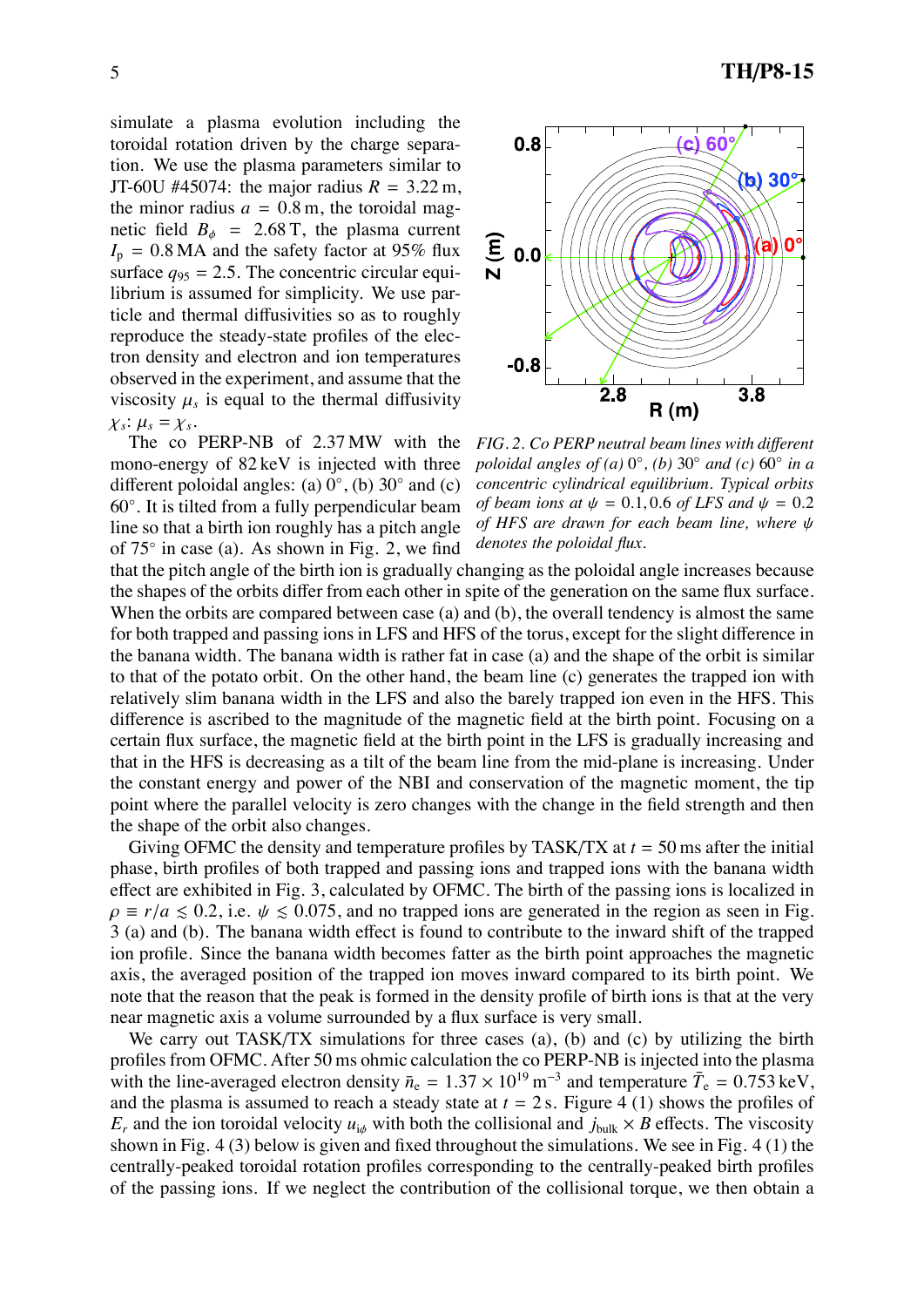

*FIG. 3. Birth profiles of both trapped and passing ions and trapped ions with the banana width e*ff*ect calculated by OFMC. The figures (a), (b) and (c) correspond to the beam lines shown in Fig. 2 and the corresponding shine-through powers are* 0.96 MW*,* 0.94 MW *and* 0.97 MW*, respectively. Here ft denotes the fraction of the trapped particles.*



*FIG.* 4. The radial electric field  $E_r$  and the ion toroidal velocity  $u_{i\phi}$  at  $t = 2$  s in the cases (1) with both *collisional and j*bulk  $\times$ *B torques and (2) with j*bulk  $\times$ *B torque only. The radial current j<sub>r</sub> and the viscosity*  $\mu_i$ , which is given and fixed throughout the simulations, are shown in (3). The colored indices (a), (b) *and (c) correspond to the beam lines shown in Fig. 2, respectively.*

broader and slower rotation profile in Fig. 4 (2), purely driven by the  $j_{bulk} \times B$  torque. When we compare the profile (c) with (a) and (b) in Fig. 4 (1), the rotation (c) is clearly smaller than the others. Considering the relatively small decrease in the  $j_{\text{bulk}} \times B$  torque found in Fig. 4 (2), we deduce that the reason is ascribed to the reduction in the collisional torque. Figure 2 shows that the co PERP-NB (c) generates the trapped ion even in the HFS as well as LFS. In addition, comparing three figures in Fig. 3 reveals that it produces more trapped ions and less passing ions. As a result, the decrease in both the number of the passing ions, directly driving the plasma rotation, and the  $j_{bulk} \times B$  torque leads to the decrease in  $u_{i\phi}$  labeled by (c).

Next we examine the reason of the decrease in the  $j_{bulk} \times B$  torque with the beam line tilted upward, i.e. from (a) to (c), as shown in Fig. 4 (2). To understand the mechanism, we focus on the radial current *j*bulk generated in the bulk plasma shown in Fig. 4 (3) above. With increasing the angle from 0◦ to 60◦, the current density profile seems to shift inward and locally decrease in  $\rho > 0.2$ . The decrease depends on where a birth position of an ion is on a flux surface. As can be seen in Fig. 2, the birth position in case (c) is very close to the banana tip in comparison with case (a) and (b), and the ion draws the banana orbit across the flux surface at birth: In a first half of a bounce motion it runs deeply inward from the birth surface and in the latter half it almost does outward. By averaging the deviation of the trapped ion from the birth surface over a bounce motion, the contribution of the inward deviation is to some extent offset by that of the outward one. Therefore the averaged inward deviation from the birth flux surface is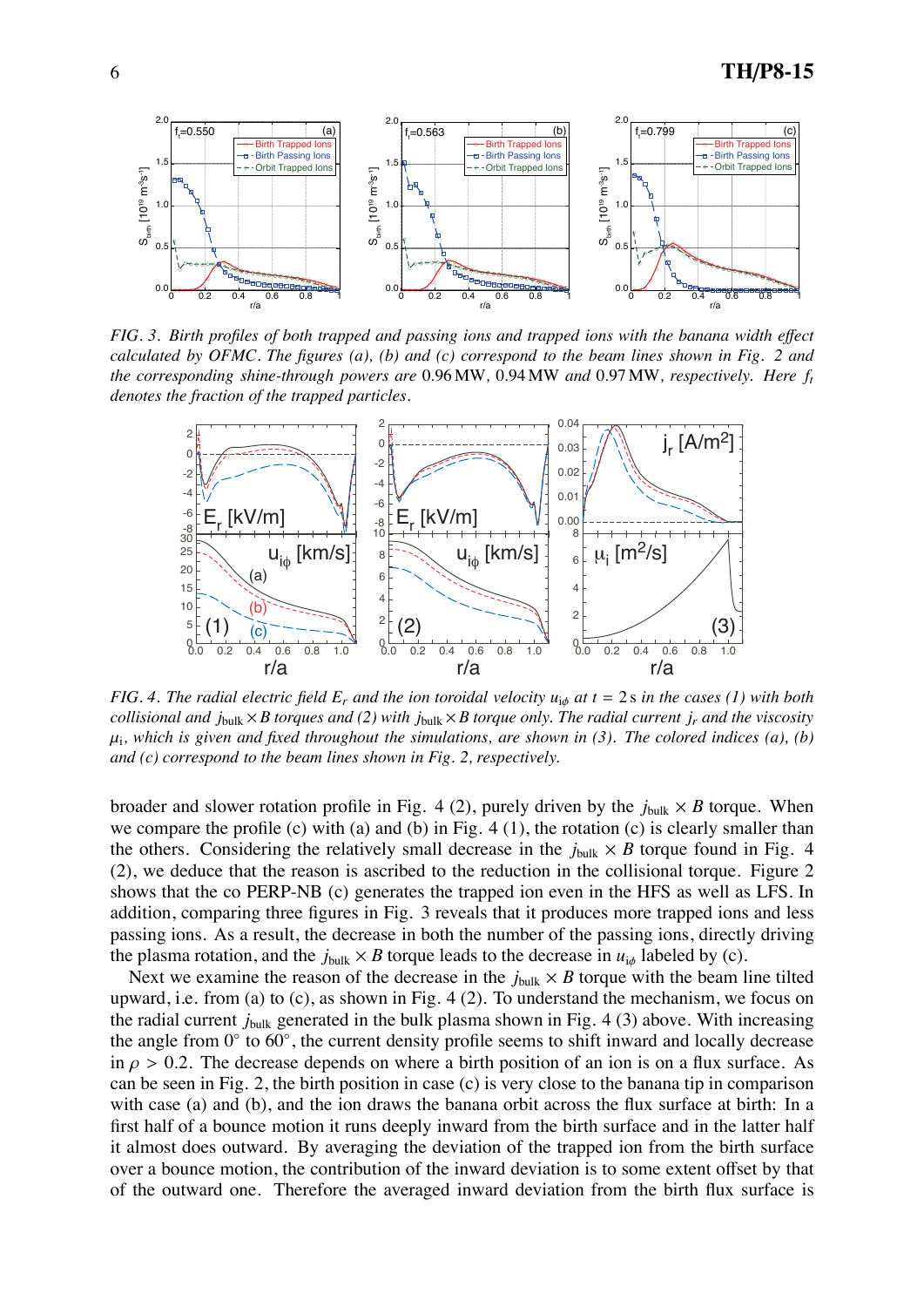

*FIG. 5. Dependence of the toroidal rotation u<sub>iφ</sub> on the Prandtl number Pr in the case (a) with the full terms, (b) without the collision terms with neutrals and (c) without the collision terms with neutrals and the convection terms, in the equations of motion. The black lines are eye-guide ones.*

relatively small, although the banana width is broader than the others, leading to the decrease in  $j_{bulk}$ . Since a volume surrounded by a flux surface is smaller in the inboard and larger in the outboard, the generated current and the resultant torque become smaller on the whole.

#### **5. Relation between Steady-state Toroidal Rotation and the Prandtl Number**

Even if an external torque is constantly injected into a plasma, it finally approaches a steady state and the toroidal rotation settles down at a certain value and profile. In a steady state, the presence of terms balancing the torque input is imperative and the possible candidate is widely believed to be a viscous term. If we assume that the rotation is determined by the balance between the torque and viscosity only, it is estimated from the second term of the left-hand side of Eq. (4) as  $u_{i\phi} = (L^2/\mu_i)F$ , where *L* is a characteristic length of the  $u_{i\phi}$  profile and *F* a torque. If *F* is kept constant and is independent on  $\mu_i$ ,  $u_{i\phi}$  is inversely proportional to  $\mu_i$ ,  $u_{i\phi} \propto \mu_i^{-1}$ . We then examine what regulates  $u_{i\phi}$  in a steady state under the condition of a constant torque input, by changing the viscosity. In the following we use the Prandtl number defined as the ratio of the viscosity to the thermal diffusivity,  $Pr = \mu_i / \chi_i$ , instead of  $\mu_i$ .

The  $j_{\text{bulk}} \times B$  torque is suitable for a constant torque input into the plasma, because it instantaneously becomes constant compared with the collisional torque. In this study, we adopt the same plasma parameters used in the previous section. For simplicity, the collisional torque by a co PERP-NB is neglected and the banana orbit effect is analytically calculated as  $\Delta_b = \sqrt{\epsilon} \rho_\theta$ . We artificially increase 100 times as much the parallel loss to the divertor in the SOL as the standard case in order to eliminate the effect of the pedestal  $u_{i\phi}$  on the core one. We then carry out simulations with the  $j_{\text{bulk}} \times B$  torque input until the plasma reaches a steady state, changing the viscosity, and examine the dependence of  $u_{i\phi}$  at  $\rho = 0.3$ , which is chosen as a typical value in the core region, on *Pr*.

The simulation result shown in Fig. 5 (a) clearly reveals that  $u_{i\phi}$  is not in inverse proportion to *Pr*: *u*i<sup>φ</sup> ∝ *Pr*−0.856. Furthermore, the red line gradually deviates downward from the *Pr*−0.<sup>856</sup> dependence as *Pr* decreases. It means that although the steady-state value of  $u_{i\phi}$  is mainly determined by  $\mu_i$ , other effects are not negligible. Particularly, the deviation from  $Pr^{-0.856}$  in the limit of the small viscosity indicates existence of a drag force: Since the rotation velocity increases with the decrease in the viscosity, we deduce that the above-mentioned force possibly relates to the momentum loss that increases proportionally with the velocity. Therefore we eliminate both the friction force with neutrals  $F_s^N$  and the loss of momentum due to charge exchange  $F_s^{\text{CX}}$  from the equations of motion, Eqs. (3), (4), (10) and (11). The result shown in Fig. 5 (b) shows a more inversely proportional dependence of  $u_{i\phi} \propto Pr^{-0.916}$  and an almost